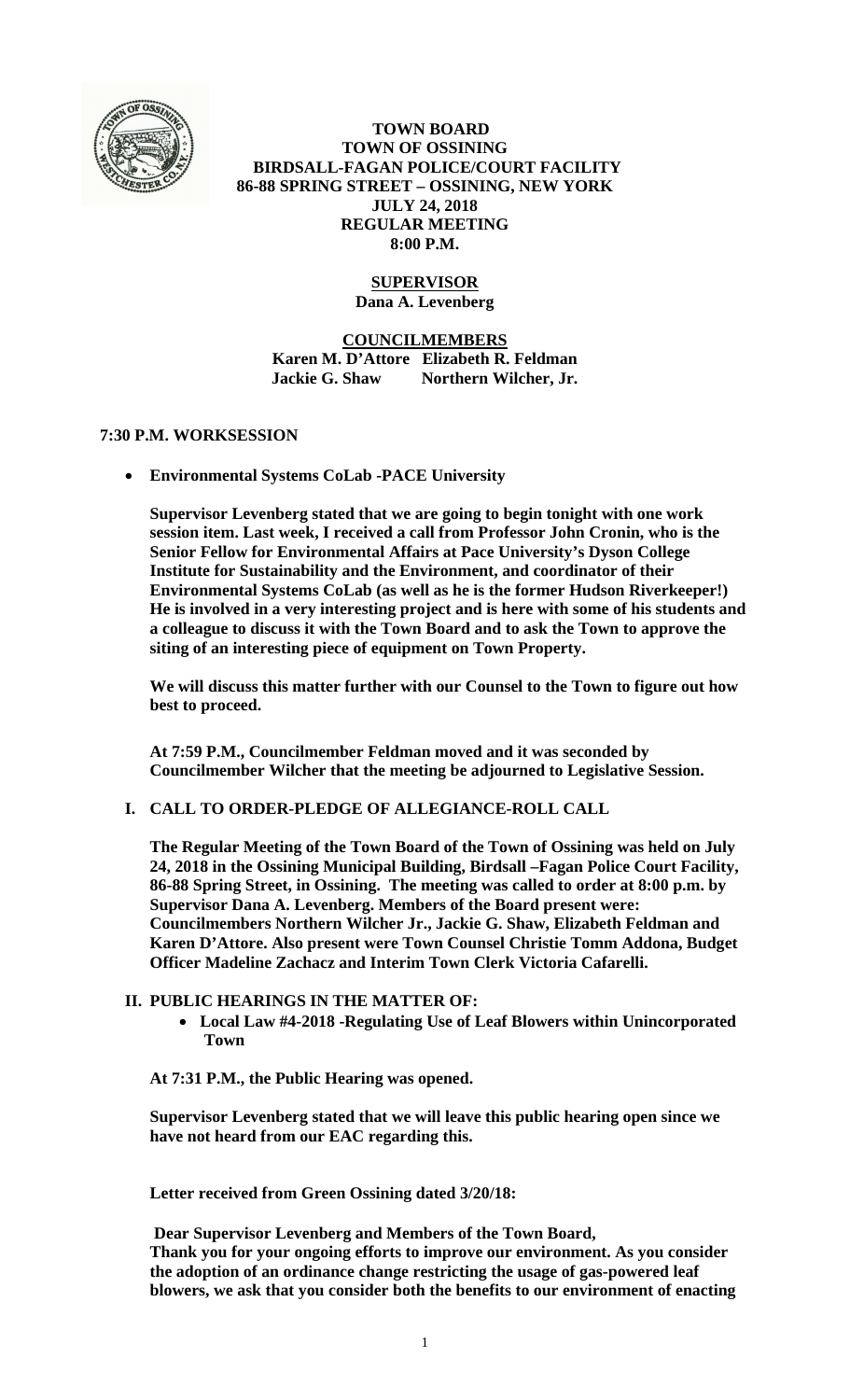**such restrictions, and the extremely negative environmental impacts to our community overall, our residents' personal health and the health and well-being of those working with the continued unrestricted use of these machines.** 

**Please join the many surrounding Westchester towns and villages that already protect their current residents and future generations from gas-powered leaf blowers. Here are the impacts:** 

**• HEAVY CARBON FOOTPRINT: A 2011 test by Edmunds showed that the pollutants from gas-powered leaf blowers from 30 minutes of use is equivalent to those pollutants from a 3,900-mile drive in a Ford 150 at 30 mph.** 

**• AIR POLLUTANT: Studies have shown about** *30% of the fuel from gas-powered leaf blowers* **use fails to undergo complete combustion; this results in toxic, cacogenic air pollutant emissions (including carbon monoxide, nitrous oxides and hydrocarbons). Both nitrous oxides and hydrocarbons contribute to smog formation. Hydrocarbons can be carcinogenic, and nitrous oxides can cause acid rain.** 

**•ALLERGY CONTRIBUTORS: Gasoline-powered leaf blowers are a major contributor to seasonal allergies. They spew particulates, pollen, mold, animal feces, and chemicals from herbicides and pesticides. According to the New York State Department of Environmental Conservation,** *leaf blowers push 300 to 700 cubic feet of air per minute at 150 to 280 MPH.* 

**• NOISE POLLUTANT: Gasoline-powered leaf blower degrades our community's quality of life and our ability to use our outdoor amenities. They interfere with our ability to enjoy being outdoors, take walks, work at home, or play in our own backyards.** 

**• IMPACTS TO TOPSOIL, PLANTS & WATERSHEDS: Gasoline-powered leaf blowers hurricane force winds compact soils leading to erosion and reduced water retention capacity, reducing topsoil and plant health. Lost topsoil and the reduced water retention capacity of compacted soil lead to runoff and siltation of waterways.** 

**For the aforementioned environmental reasons, we respectfully urge Ossining to join the following list of Westchester communities who have already enacted gaspowered leaf blower restrictions:** 

- **Bronxville since 2011 gas-powered leaf blowers BANNED June 1- Sept 30**
- **Dobbs Ferry gas-powered leaf blowers BANNED May 2- September 14**
- **Hastings-on-Hudson gas-powered leaf blowers BANNED May 16- Oct 14**
- **Larchmont gas-powered leaf blowers BANNED June 1- Sept 30**
- **Mamaroneck gas-powered leaf blowers BANNED June 15- Sept 30**
- **Scarsdale-gas powered leaf blowers BANNED June 1-September 30**
- **New Rochelle gas-powered and electric leaf blowers BANNED June 1- Sept 30**
- **Pelham gas-powered leaf blowers BANNED May 1- Oct 14**
- **Rye gas-powered and electric leaf blowers BANNED May 1- Sept 30**
- **Sleepy Hollow gas-powered leaf blowers BANNED May 24 Sept 30**

**• Tarrytown - gas-powered leaf blowers BANNED June 15 - Sept 15 & no gas leaf** 

- **blower use on weekends from Sept 16- June 14**
- **Tuckahoe gas-powered leaf blowers BANNED June 15- Sept 30**
- **White Plains gas-powered leaf blowers BANNED May 16 Sept 30**

**• Yonkers - since 2007 - gas-powered leaf blowers BANNED June 1- Sept 30** 

**My best,**  *Suzie Ross Chair, Green Ossining*  **Copies to: Karen D'Attore, Northern Wilcher, Liz Feldman, Jackie Shaw**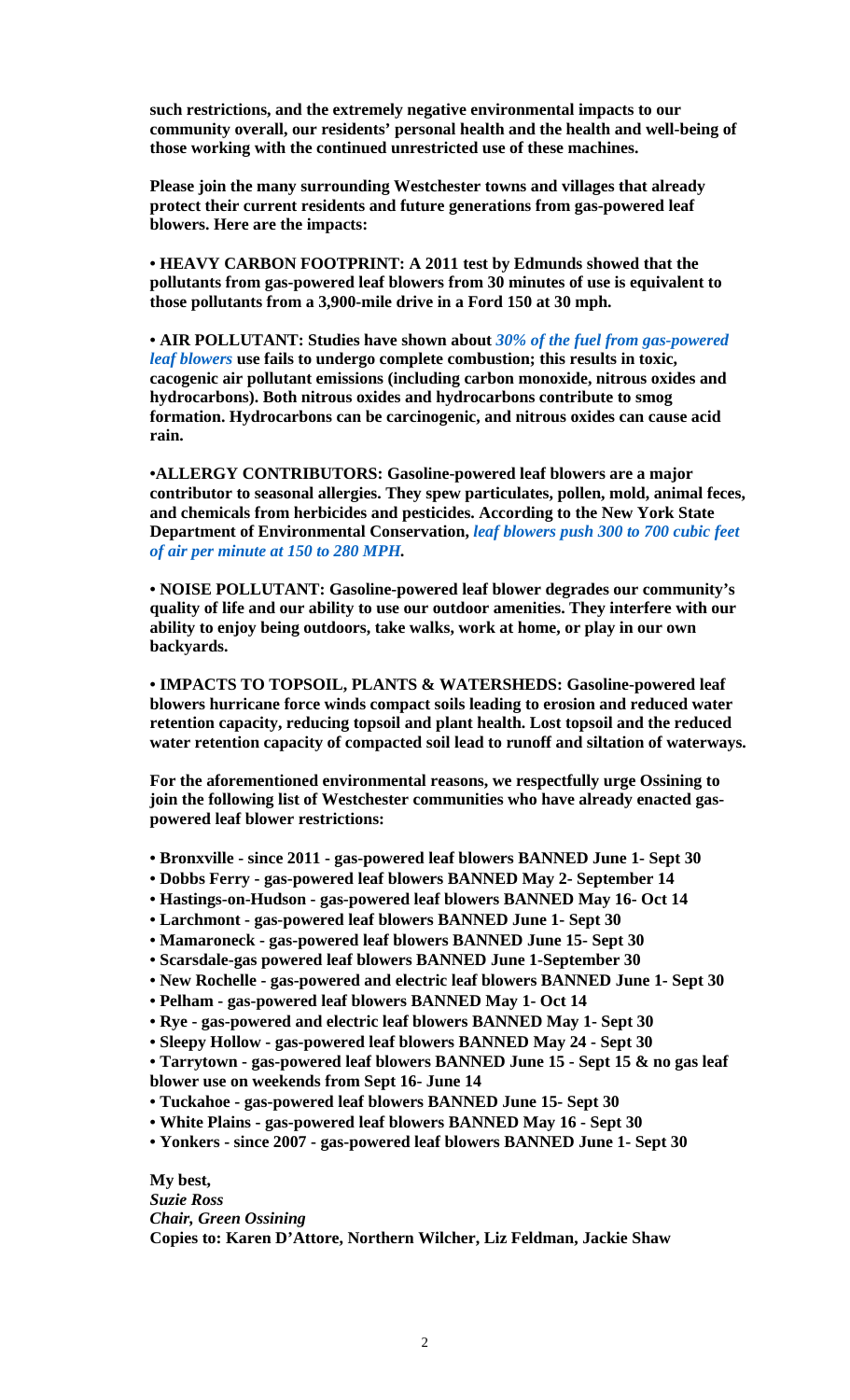# **From Superintendent of Dale Cemetery, Pete Connolly: DALE CEMETERY**

**Some thoughts on the leaf blower restrictions:** 

**I understand the concerns leaf blowers may have. Hopefully in the future landscaping manufactures will improve their equipment to meet these environmental issues. But for now the technology is not there yet for such a large area such as the cemetery. A large cemetery landscaping company who attends our conference each year tried using battery trimmers, but the motors would not hold up. Battery equipment is fine for homeowners with small property, but not practical for larger areas of land at this time.**

**However if adopted:** 

- 1) **There has to be an exemption for cleanup after a storm, or unique situation. e.g. Chinese Memorial Day/New year's, where their tradition is to place fake money on each grave, which blows around the rest of the property.**
- 2) **We must be able to clean the roadways (impervious surfaces) year round from grass clippings, dirt, and leaves which drop from trees that are old and stressed from heat or disease.**
- **•** 3) **Extend the restriction, begin May 15th (this allows us a longer period for cleanup for Mother's Day & Memorial Day), to October 1st**
- 4) **We would need to purchase two battery back pack blowers if this is adopted.**
- 5) **Better yet .....Exempt Town Municipal Properties!!**

**To me, many people in Ossining alone are in the landscaping business. Some are glad to get the work for the approx. 9 months per year. I'm sure many have spent thousands of dollars on equipment. They cannot afford to have this restriction immediately adopted. When the Federal Govt. tells the automotive industry to meet certain environmental regulations, they give them years to comply. At the very least this has to be phased in, letting manufacturers 'catch up' so to speak, and giving the landscaping owners time also to plan for the huge expense of buying newer equipment.** 

**Town Counsel Christie Tomm Addona explained that we were going to look at other municipalities in terms of this regulations. There are two municipalities that only regulate the times of day and time of year. Town Counsel will prepare a memo with some main points regarding Leaf Blower legislation.** 

**Supervisor Levenberg questioned how would this affect our own Public Works Department and can a municipality exempt their own department?** 

**Town Counsel Christie Tom Addona explained some municipalities do exempt but this is specific to the municipality. Town Counsel also recommended that Parks Foreman, Mario Conte weigh in on this legislation.** 

**At 7:35 P.M., Councilmember Feldman moved and it was seconded by Councilmember Wilcher that the Public Hearing be adjourned until August 7, 2018.** 

 **Local Law #5 of 2018, entitled "Changes to Accessory Apartment Regulations within the Unincorporated Town."**

**At 7:35 P.M., the Public Hearing was opened.**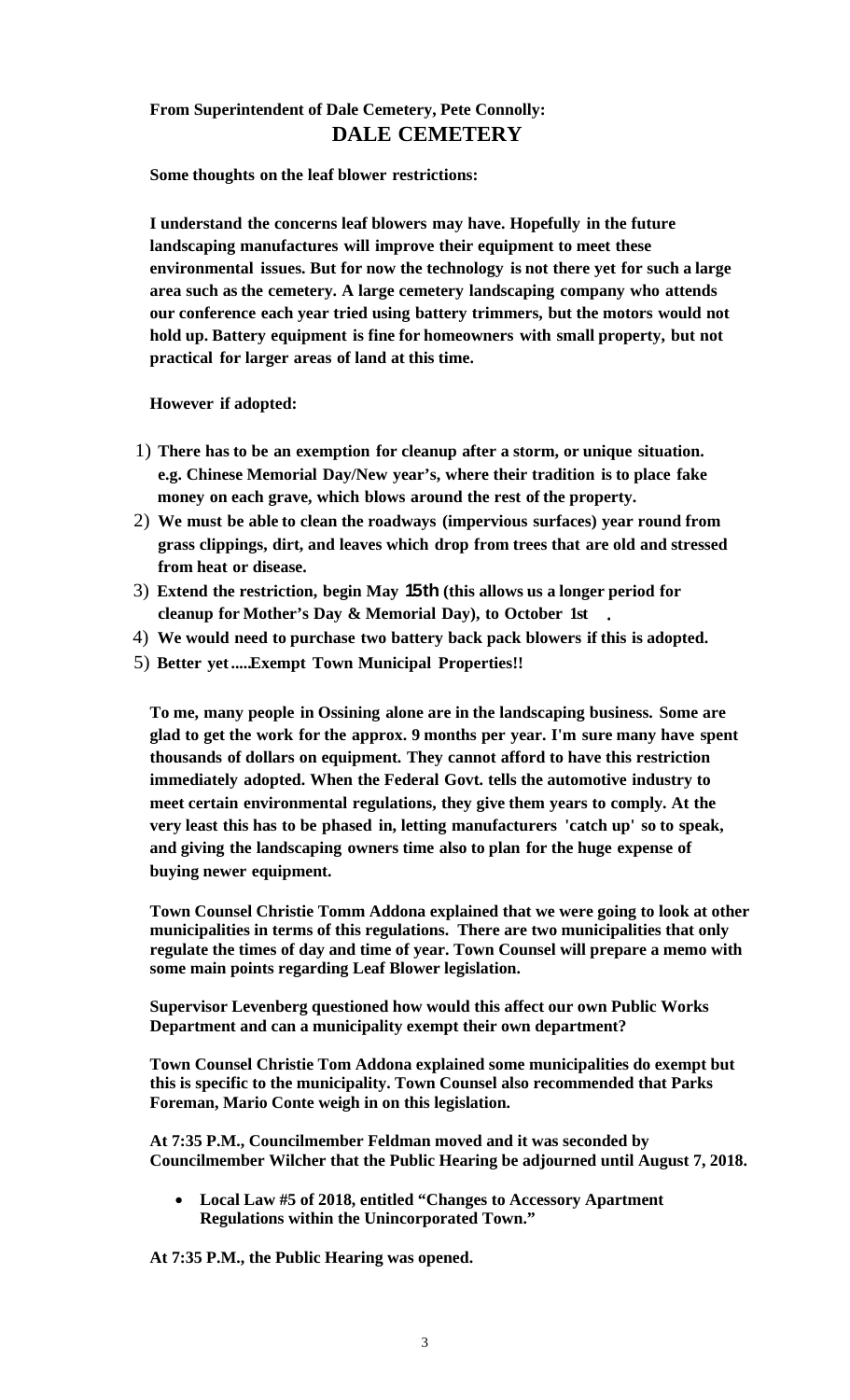**No one came to address the Board regarding this Local Law.** 

**Town Counsel Christie Tomm Addonna explained that we are waiting for feedback from the Zoning Board regarding this legislation. Once they provide feedback after**  their meeting on August 6<sup>th</sup> Town Counsel will prepare a memo.

**At 7:38 P.M., Councilmember Feldman moved and it was seconded by Councilmember Shaw that the Public Hearing be adjourned until August 7, 2018.** 

#### **III.ANNOUNCEMENTS**

**Supervisor Levenberg announced the following:** 

**I am very excited to highlight our recent ribbon cutting in the Village of Briarcliff at the intersection of Route 9A and North State Rd. The improvements to this intersection were very long in the planning stages, and we are so happy to report they are up and running, and as of now, to great acclaim! Thanks are in order to the Village of Briarcliff who served as lead agency and oversaw all of the many complex facets of this project, to our state legislators Assemblywoman Sandy Galef and Senator David Carlucci for helping out with their state multi-modal funds directed towards helping this become a reality, to Westchester County Legislator Catherine Borgia and the County for their help with approving using a piece of designated park land to help form the lanes to widen the intersection so it could accommodate turning lanes, to the Village engineers an those they hired, and to the NYS DOT and Todd Westhuis, former NYSDOT Region 8 Director, and his team who understood the value of this collaboration and this corridor. Also, thanks to the prior Town of Ossining Supervisor Susanne Donnelly, and Board who originally agreed to fund this project, and to the current Town Board for making sure we continue to do so and understands why these types of collaborations are so important. We were out of pocket about \$80k to date from the Town General fund for this which seems to be money very well spent for a road project of this magnitude. We just received our last bill to date for \$112 or so from the Village of Briarcliff, before the final truing up at the end of the project. We will keep everyone posted.** 

**I attended a Westchester Municipal Officials meeting last week where we heard from Dr. Jerry Benjamin from the Benjamin Center at SUNY New Paltz. They, along with the Rockefeller Institute, are working with Westchester County to prepare the County's shared services plan as mandated by New York State and he was sharing some initial plans with us to solicit feedback.** 

**I was honored to serve as one of the judges last week at Atria on Hudson's second annual chef showdown, with tomatoes at the centerpiece of the menu. Atria's in house chef Julie's made a fantastic fried green tomato sandwich with aioli and arugula, but was edged out by Team Ossining's Mayor Victoria Gearity who had a little help from chef, Food Network judge, and cookbook author Lex Taylor with their tomato flavored soft tortilla and spicy salsa. Kudos to all the participants for highlighting fresh, local food and cooking from scratch healthy options for our seniors.** 

**Also, last week I attended a meeting hosted by Sustainable Westchester to discuss the next contract for Community Choice Aggregation. The current contract is up at the end of this year and they are hoping to go out to bid for a new round of proposals from power providers. The good news is the CCA has saved money on all accounts, both the standard residential and the green residential. The rest of the state is now looking to Westchester as a model for bulk purchasing of electric power. This helps increase demand for green energy generation and we are hopeful we will also be able to hold down rates for ratepayers in Ossining, as we did with the first contract. We are planning to have someone from Westchester Power/Sustainable Westchester come meet**  with us on Aug 7<sup>th</sup> so we can re-up our involvement in the CCA.

**Finally, I participated in a conference call with the Village of Ossining and Green Ossining representatives, as well as Hudson511RideshareNY to discuss the possibility of piloting a dockless bike program in Ossining to lead up to Car Free Day on September**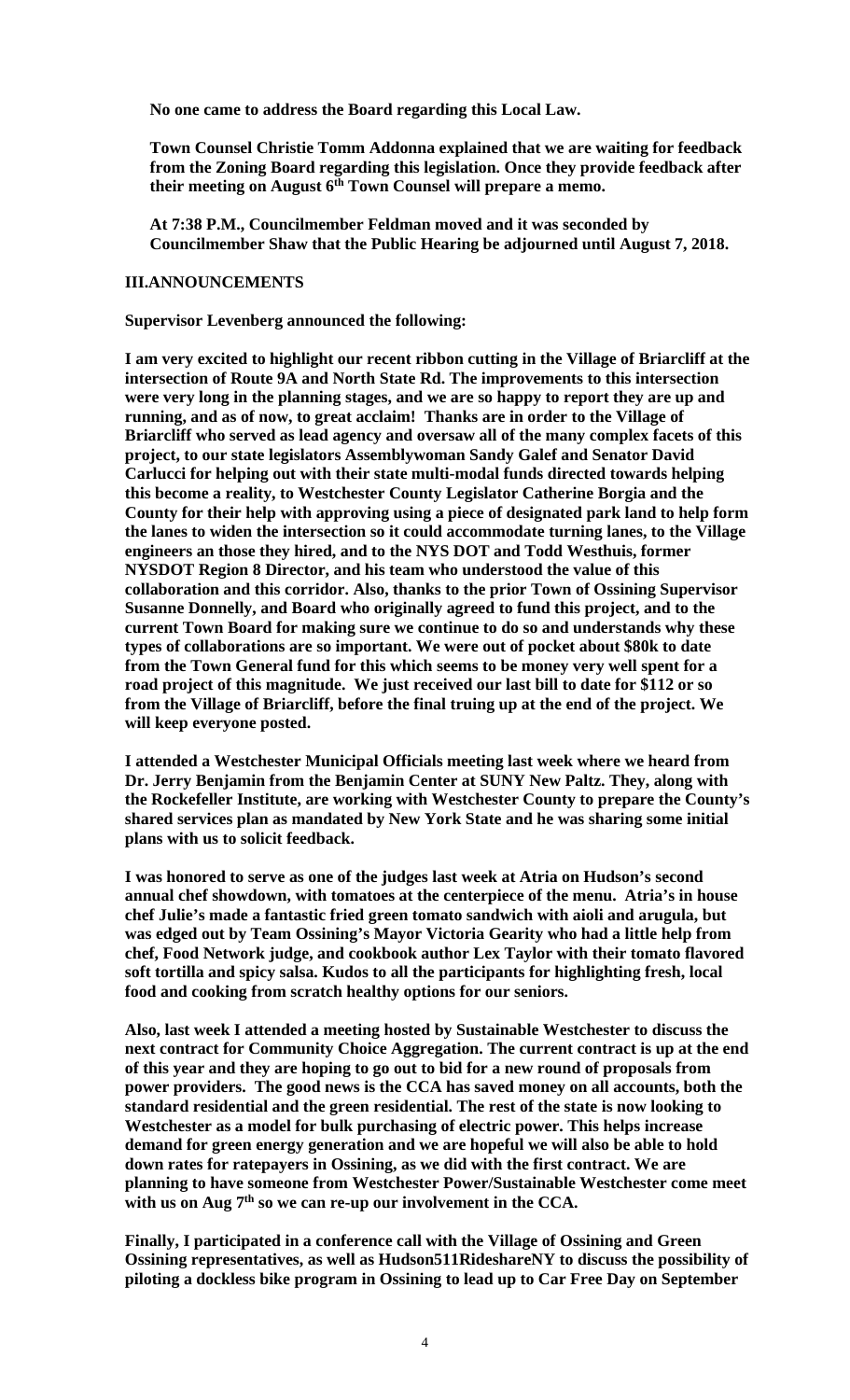**21st. Partners who have already agreed to participate include Open Door Family Medical Centers, Ossining Schools, Greater Ossining Chamber of Commerce and Sing Sing Correctional Facility. We are also hoping to provide on demand shuttle service as another option, almost like a trolley service, and will be in talks soon with a company that provides those services to see if this would be possible. This Saturday, July 28th, we will be doing something very exciting—the Inaugural MOGO Bike Ride! As you know the Town, along with the Village of Ossining and the Town of New Castle, has been working to create routes from downtown areas to the North County Trailway. Millwood-Ossining Go! has worked with Westchester Cycle Club to create several routes, and this ride is the first opportunity to ride with an escort! Join your guides Kate and Victor for a modified version of the Briarcliff Route, starting at Ossining High School's Wolden Rd Lot at 10AM. We will make our way to the trail and ride for a while, (the distance can be modified and/or differentiated depending on the needs of the group) and then ride back to OHS for Victor's famous Flat Tire Workshop (optional). This is a great ride for anyone living locally who would like to become more active on the bike. There will be lots of support during the ride, and there will be a safety talk before getting started, but please be prepared with a working bike (with gears- yes there are some hills). There will be a pump available to help you at the start, but if you have not been out on your bike for a while, it's a good idea to take it to a local bike shop to get tuned up. A helmet is a MUST and please bring a water bottle. Rain will cancel the ride, so check back by 7:00 that morning for an update. For more info, look for the Facebook event—Millwood-Ossining Go! Inaugural Community Bike Ride. This will get you even more amped up for Car Free Day!**

**Our concert last Friday night saw another wonderful turnout! Jigsaww, an Ossining favorite, came together and entertained the audience of about 350. This week we have another favorite, our extremely talented and wonderful KJ Denhert, with her jazzy, folksy singer songwriter originals, tales from the road, and more, she is just terrific.**  The concert starts at 7pm on Friday the 27<sup>th</sup>. We may also have a return of our friend **Homespun Merry-go-Round-the solar powered merry go round that has been keeping the kids happy at the concerts, plus the Gyro Uno truck will be there, and a new truck will be there as well, Three Little Pigs BBQ from Hawthorne, who have promised us they will have some extra special treats on offer. Bring your lawn chair and some friends. These concerts are FREE! I hope to see many of you! The following week our concert, with Powderfinger, will be on a Thursday night, August 2nd because we will have the Fire Parade that Friday, ending at the waterfront, on August 3rd.** 

**If you are loving these outdoor concerts and haven't yet made it over to Briarcliff, this Thursday evening, the Briarcliff Manor Chamber of Commerce will host the third concert in their 2018 series featuring the band Homegrown between 7 and 9PM admission is free, so come to Law Park Field in Briarcliff and enjoy an evening of live music, singing, dancing, and food & beverages available from the folks at 105Ten and Mission Taqueria. The last concert in the Briarcliff 2018 series will be on Thursday, August 2nd, where Ossining's own Mike Risko Band will be rocking the stage from 6- 9PM. If you can't decide between the Waterfront Concert and Law Park, the Riskos**  will be in Ossining on Friday August 10<sup>th</sup> as well in case that helps inform your **decision.** 

**If you've been meaning to bring some more calm into your life, summer is a great time to start and Mariandale has your back. Beginning tomorrow (Wednesday 7/25), they will be holding three events to help you get your zen back before the hustle of fall begins again. All of the following events will be held on the Mariandale Center Campus at 299 N. Highland Avenue-- visit www.mariandale.org for more information on what you need to wear and bring along for each session, as well as what if anything, you will be charged for the class:**

- o **Sunset Qigong: Aligning Mind, Body, and Spirit with Universal Energy-- Wednesday, July 25th at 7:30PM**
- o **Yoga for Relaxation, Rejuvenation and Balance-- Thursday, July 26th at 6:15PM**
- o **Aqua Meditation-- Friday, July 27th at 5PM**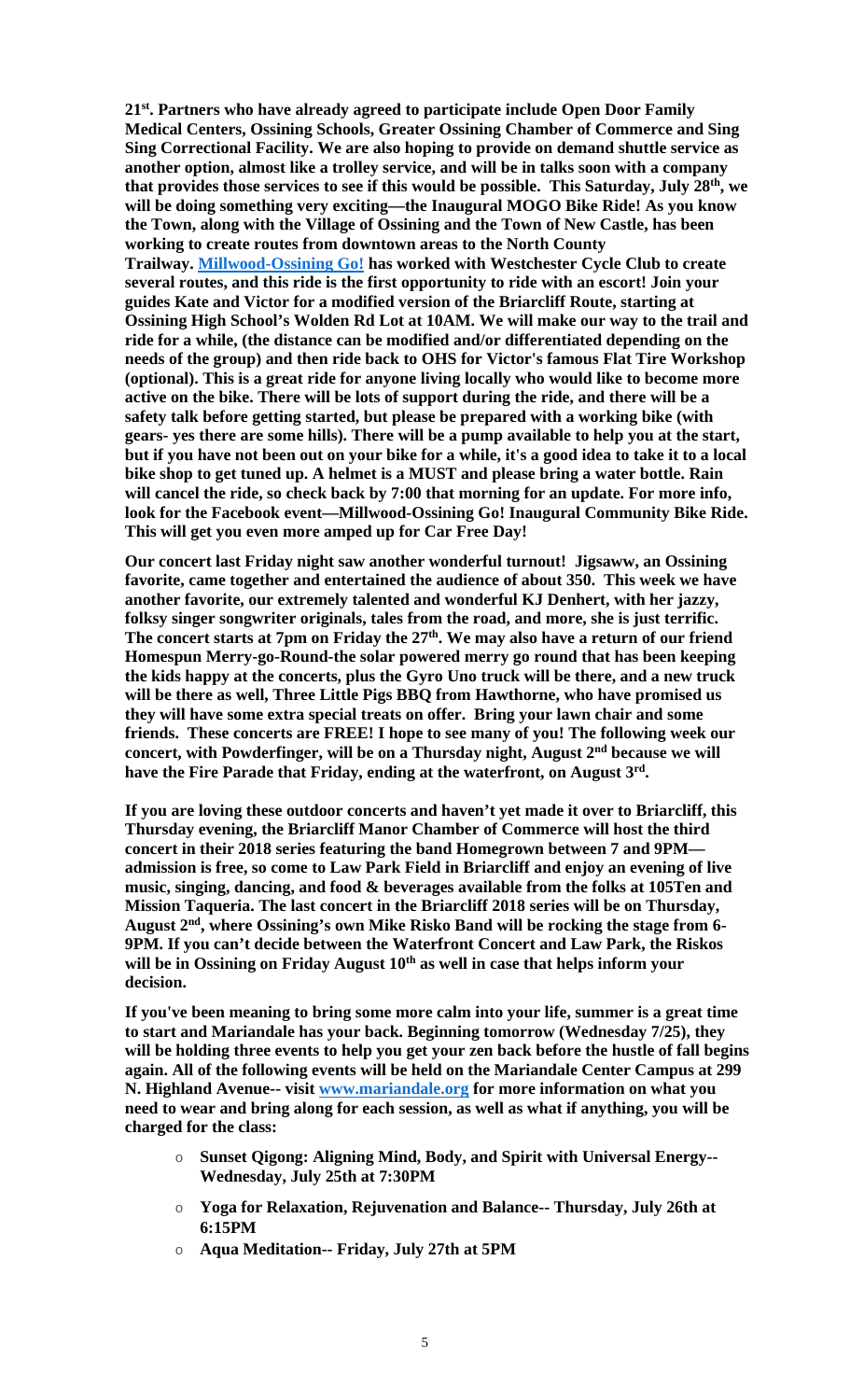**On Saturday, July 28th, Westchester County Department of Health will be sponsoring a free rabies clinic for dogs, cats and ferrets at the SPCA on North State Road between 10AM and 2PM. Appointments are required for your furry friend—please call 941-2896 ext. 10 to plan a visit. Westchester residents only please. Cats and ferrets must be in carriers, dogs must be leashed and aggressive dogs must be muzzled. All pets must be supervised by an adult.** 

**That evening, WCT will host Gerry Malkin Collective with Ingrid Jensen as part of their Jazz Masters Series. Ingrid Jensen recently worked with some musicians from Ossining High School and was phenomenal, so take advantage of this opportunity to hear some first class musicians right in or backyard! Doors open at 7PM for the 8PM performance, admission is \$20 per person. Visit www.wctheater.org for more info and to get your tickets.** 

**Finally, there are two great events taking place later this month to support the Croton and Ossining Community Tennis Association. The Summer Sizzler is a two-part fundraiser, all taking place on Saturday, July 28th. Part one is a social tennis mixer at the Shannon Ross Tennis Courts at Nelson Park between 2PM and 5PM-- if you want to get in on a little friendly competition, all you need to do is register, and they will work out the schedule and teams for you. Part two is a party at the home of Patrice and Jeff Davidson in Croton between 7PM and 9:30PM, including Jeff's world-class barbeque. To participate, reserve your spot for one or both events by visiting www.crotontennis.org.** 

Since we will not be together again until August 7<sup>th</sup>, I will ask you to mark your **calendars for some events a little farther away.** 

**On Wednesday, August 8th, Green Ossining and the Sierra Club will be co-sponsoring the screening of "Reinventing Power" in the Budarz Theater at the Ossining Public Library. The 50 minute film will introduce you to people in 8 states who have had their lives changed by the renewable energy industry; come learn about how we do not need to choose between sacrificing jobs and sacrificing our environment. The film will be followed by a moderated discussion. This free event begins at 7PM.** 

**On Saturday, August 11th at 12:30 p.m. the Ossining Public Library will be burying its Time Capsule as a part of its 125th Anniversary Celebration. You are all welcome to attend. Light refreshments will be served on the back patio on library grounds. This event is open to the public. To prepare for this exciting day, on Saturday, July 28th, children and teens will be able to create their own smaller version of a time capsule to take home with them. They will also create a memento to place in the time capsule that will be buried on the library grounds. This program is 2-4 p.m. in the Café' Area of the library.** 

**On Monday, August 13th, (which seems like ages from now but will be here before you know it), The Jug Tavern will present "From Garden to Table," a lecture on the local**  colonial diet that folks in our region enjoyed back in the 17<sup>th</sup> century, and the evening will **end with refreshments based on historic recipes. This book talk by Peter G. Rose, author, food historian and Westchester resident, is part of the Sparta Speaks 2018 series. This is a free event but seating is limited—please email info@jugtavern.org to save your spot or to learn more. Doors open at 7:00 P.M.** 

**Councilmember Feldman announced that there will be a live auction at Shattamuc.** 

**Supervisor Levenberg announced the Ferry Sloops is having their fundraiser, Saturday, July 28th at Peekskill Lodge at 6:00 p.m.** 

**Councilmember Shaw announced that on August 4th at Nelson Park there will be a sports day offering soccer, basketball and crafts.** 

**IV.LIAISON REPORTS** 

**V.DEPARTMENTAL REPORTS** 

## **VI.PUBLIC COMMENT ON AGENDA ITEMS**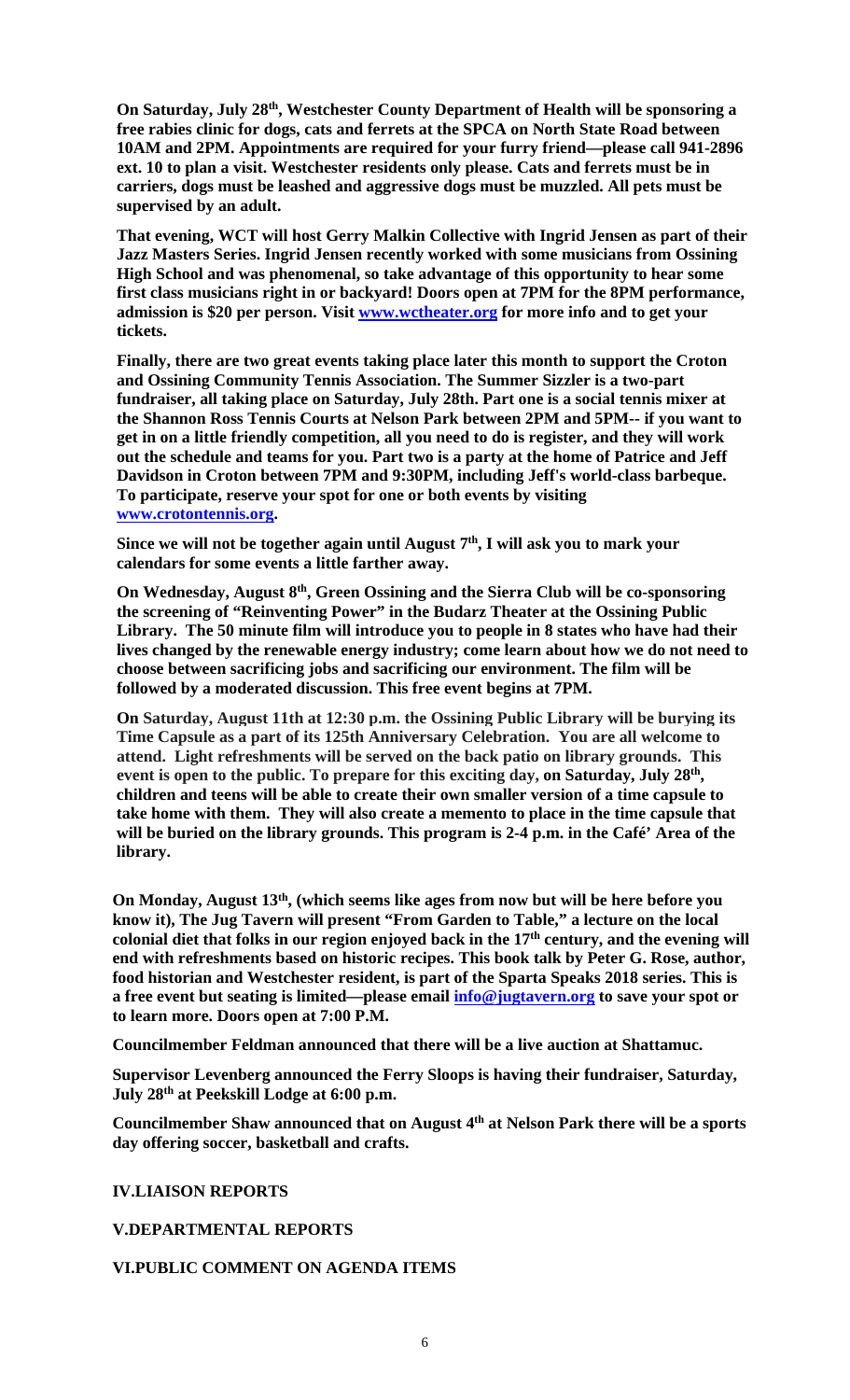## **VII.BOARD RESOLUTIONS**

#### **A. Approval of Minutes-Regular Meeting**

**Councilmember Wilcher moved and it was seconded by Councilmember Shaw that the following be approved:** 

**Resolved, that the Town Board of the Town of Ossining hereby approves the July 10, 2018 minutes of the Regular Meeting as presented.** 

## **B. Approval of Minutes-Special Meeting**

**Councilmember Wilcher moved and it was seconded by Councilmember Shaw that the following be approved:** 

**Resolved, that the Town Board of the Town of Ossining hereby approves the July 17, 2018 minutes of the Special Meeting as presented.** 

 **Motion Carried: Unanimously** 

## **C. Approval of Voucher Detail Report**

**Councilmember Wilcher moved and it was seconded by Councilmember Feldman that the following be approved:** 

**Resolved, that the Town Board hereby approves the Voucher Detail Report dated July 24, 2018 in the amount of \$399,823.97.** 

 **Motion Carried: Unanimously** 

## **D. MOGO (Millwood Ossining Go) Plan Adoption**

**Councilmember Shaw moved and it was seconded by Councilmember D'Attore that the following be approved:** 

**Whereas, the Towns of Ossining and New Castle and the Village of Ossining were awarded a \$30,000 grant from the Hudson River Valley Greenway's Trail Grant Program to develop a plan for an Open Space/Bike Lane/Commerce Connectivity Corridor; and**

**Whereas, the corridor plan project was named Millwood-Ossining Go! and a task force was formed to identify pedestrian and bike accessible routes between commercial zones and open space in the Ossining and New Castle area including the Ossining Train Station, business districts in downtown Ossining, along North State Road and the Millwood Hamlet, as well as to the many beloved open spaces in the region; and**

**Whereas, this trail network will be an "Emerald Necklace" for the region, bolstering economic development and the tourism industry, while reducing the community's environmental impact through the conservation of open space and decreased dependence on cars for transportation; and**

**Whereas, these improvements for pedestrian and bike access will address environmental and economic justice inequities especially for residents in our community that do not have access to a car for transportation to and from work, school, and play; and**

**Whereas, the task force has developed a draft plan for bike and pedestrian connectivity in the region, including input from the neighboring municipalities of the Town of Yorktown and Village of Briarcliff Manor, as both geographically connect to the study area; and**

 **Motion Carried: Unanimously**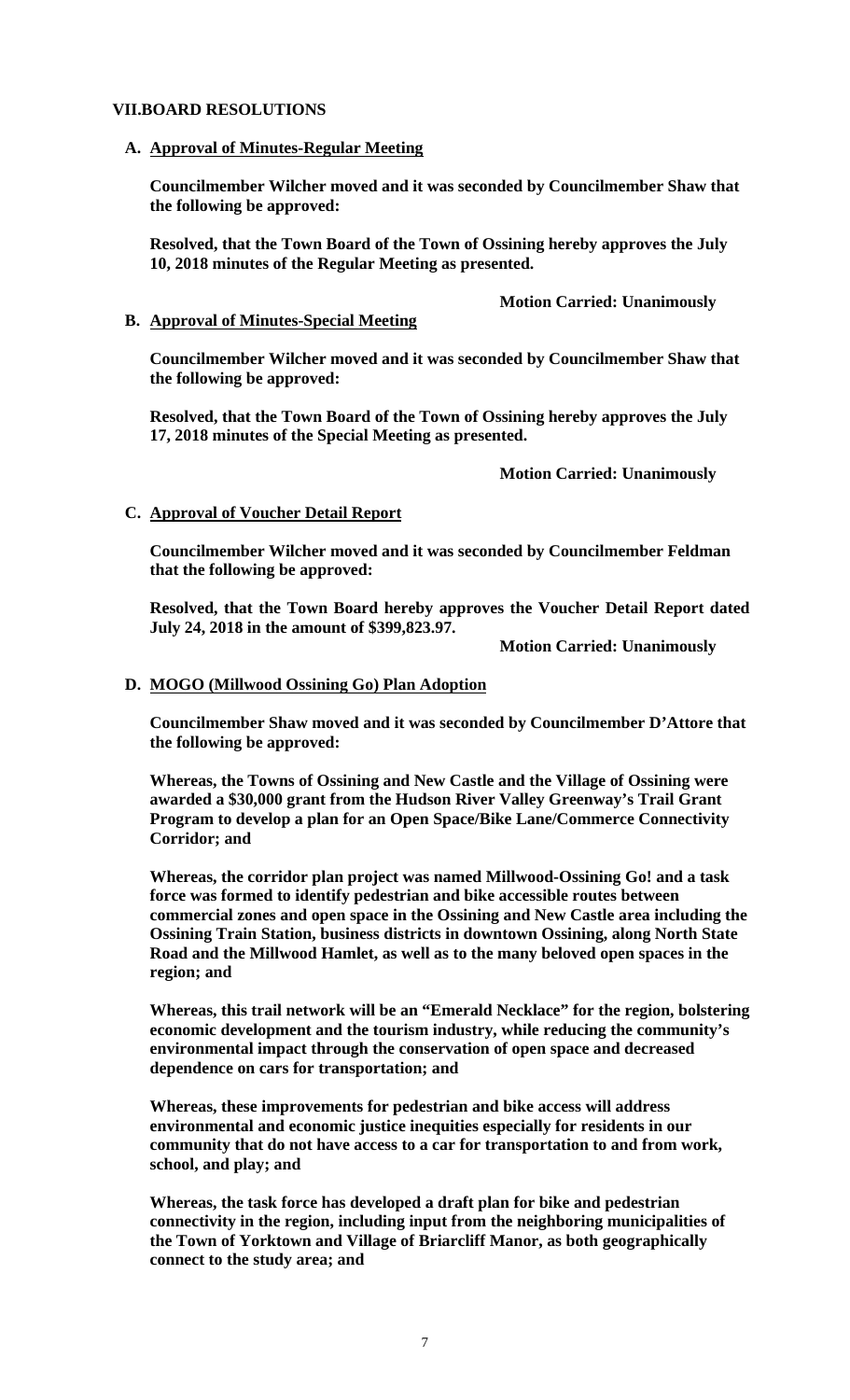**Whereas, this plan has identified potential routes for enhanced bike and pedestrian accessibility as well as recommended next steps for implementation and ways to make Ossining and New Castle more bike and pedestrian friendly; now therefore be it**

**Resolved, that the Town Board of the Town of Ossining hereby adopts the Millwood-Ossining Go! Plan as drafted by the inter-municipal task force; and**

**Be it further Resolved, that the Town Board of the Town of Ossining agrees to take steps towards implementing the recommendations of the Millwood-Ossining Go! Plan as is practical and feasible.** 

**Supervisor Levenberg stated that last week, I presented the MOGO plan to the Town Board. If it is a broad plan offering multi-level options for bicycle and pedestrian connections from the Waterfront and Downtown in the Village of Ossining, through the commercial corridors in the Village of Ossining, Town of Ossining and Village of Briarcliff, to the North County Trailway/Empire State Trail in the Hamlet of Millwood, Town of New Castle. By adopting this plan, we now have a blue print from which to work to apply for grants, incorporate street striping for bicycles, and other planning and engineering which will enhance cycling and walking options in our Town.** 

 **Motion Carried: Unanimously** 

**E. Calling for a Public Hearing- Local Law #6 of 2018- Amending Chapter 200, Zoning, of the Town Code with Respect to Solar Energy Systems**

**Councilmember D'Attore moved and it was seconded by Councilmember Feldman that the following be approved:** 

**Resolved, that the Town Board of the Town of Ossining hereby calls for a Public Hearing to be held on Tuesday, August 7th, 2018 at 7:30 p.m. at Ossining Town/Village Hall, 16 Croton Avenue, Ossining, NY in the matter of Local Law #6 of 2018, entitled "Amending Chapter 200, Zoning, of the Town Code with Respect to Solar Energy Systems."** 

**Supervisor Levenberg stated that our Planner, David Stolman, presented this to proposed amendment to the Zoning Code to the board at our Work Session on June 19th. We would like to open this up now for a public hearing to solicit comments**  from the public starting August 7<sup>th</sup>. Please feel free to attend the public hearing or **alternatively, send your written comments to the Town Board.** 

 **Motion Carried: Unanimously** 

#### **F. Stipulation of Agreement between Town of Ossining and Local 456**

**Councilmember Shaw moved and it was seconded by Councilmember Feldman that the following be approved:** 

**BE IT RESOLVED, that upon recommendation of the Town Supervisor, the Town Board hereby ratifies and approves the Stipulation of Agreement regarding the increased compensation of Lead Cemetery Worker and Cemetery Worker in lieu of on-site housing, between the Town and Local 456, International Brotherhood of Teamsters, Chauffeurs, Warehousemen and Helpers of America, AFL-CIO, effective August 1st, 2018; and**

**BE IT FURTHER RESOLVED, that the Town Supervisor is authorized to execute the Stipulation on the Town's behalf.** 

**Supervisor Levenberg stated that in an effort to make sure our workers are safe while we make improvements to the Superintendent's Cottage at Dale Cemetery, we have had to ask two of our employees to relocate. We realize the significant value**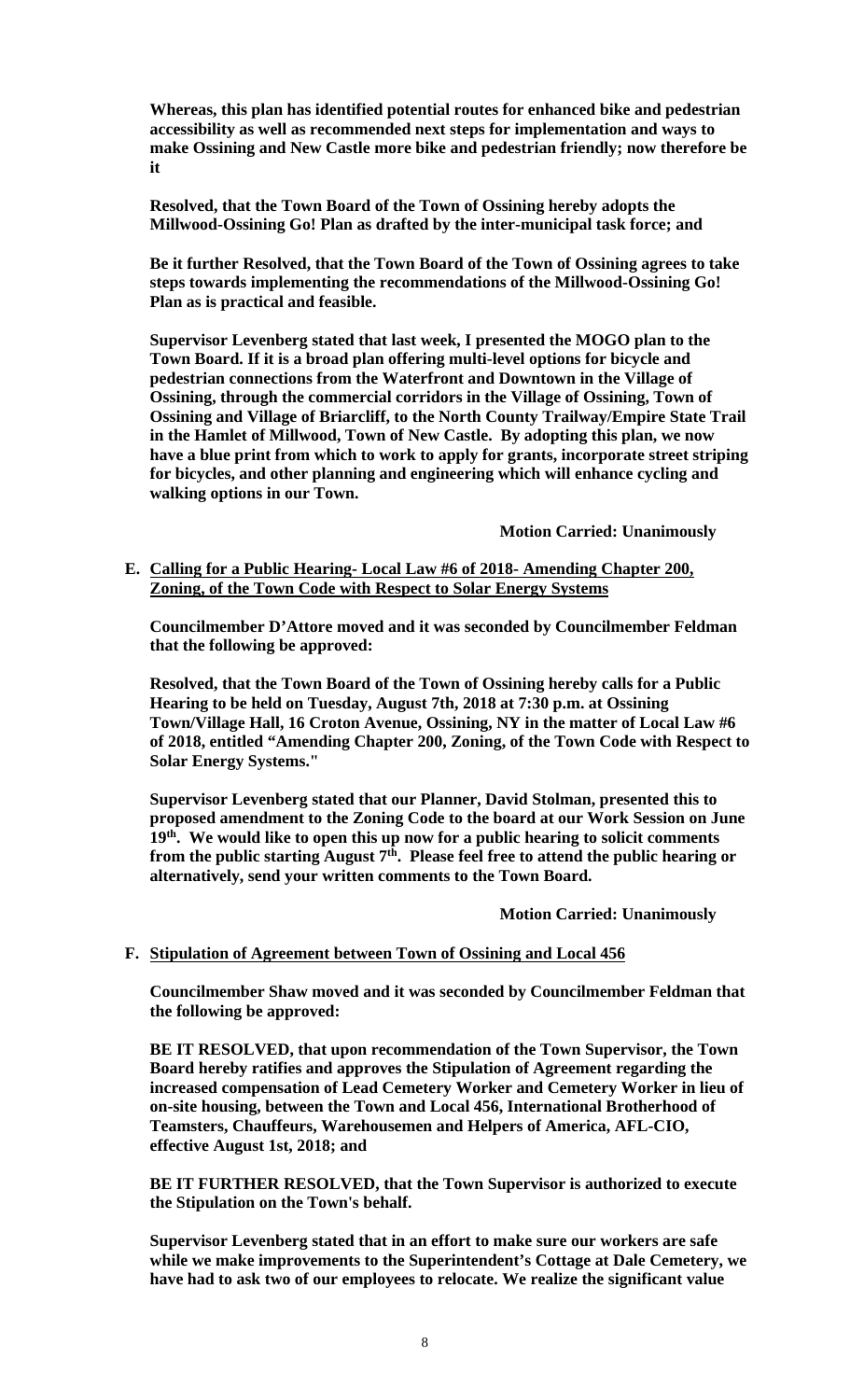**housing has to their bottom line, so we have augmented their salary to compensate for the loss. We thank Teamsters Local 456 for working with us to achieve an agreeable outcome for all.** 

#### **Motion Carried: Unanimously**

**G. Climate Smart Communities Grant Program – Town of Ossining Climate Smart Communities Certification**

**Councilmember D'Attore moved and it was seconded by Councilmember Wilcher that the following be approved:** 

**Whereas, the Town of Ossining is a registered Climate Smart Community; and**

**Whereas, the Town of Ossining has been working towards earning Bronze level certification from the Climate Smart Communities program by implementing policies that support environmental sustainability; and**

**Whereas, the Town of Ossining would like to implement Pledge Element 6 Actions to complete a comprehensive plan with sustainability elements and planning and infrastructure for bicycling and walking as both actions align closely with the Town's policy objectives; and**

**Whereas, funding is available to complete these actions through the Climate Smart Communities grant funding through the New York State Consolidated Funding Application; and**

**Whereas, Pace University Land Use Law Center and Westchester County have offered consulting services and community engagement assistance to support the Town's 50% match requirements for the Climate Smart Communities grant program; now therefore be it**

**Resolved, that the Town Board of the Town of Ossining authorizes the submission of a grant application entitled "Town of Ossining Climate Smart Communities Certification" to the Climate Smart Communities program under the Consolidated Funding Application to complete a certification project for a comprehensive plan with sustainability elements and planning and infrastructure for bicycling and walking; and**

**Be it further Resolved, that the Town Board of the Town of Ossining commits \$100,000 matching funds for this project in the form of cash and in-kind match with assistance from its partners, the Pace University Land Use Law Center and Westchester County, as required by the Climate Smart Communities grant program to match the Town's \$100,000 grant request to fund planning consultant fees.** 

**Supervisor Levenberg stated that as we discussed at last week's work session, the Town is applying through the NY State Consolidated Funding Application process for 5 grants this year. This is the first resolution of five. This grant, through the Climate Smart Communities funding stream, is seeking funds to support a new comprehensive plan, to include sustainability elements as well as a bicycling and walking plan, which will help get us closer to Climate Smart Communities certification as well. With the work we have done through the MOGO task force, we are already well on our way. This money would help the town re-imagine planning for the twenty first century to make sure we work with some of the latest planning tools and theories to emerge about the current and future state of suburbs so we can remain a wonderful, sustainable, biking and walking-friendly place to live, work and play.** 

 **Motion Carried: Unanimously** 

**H. Climate Smart Communities Grant Program – Town of Ossining Food Waste Collection Program**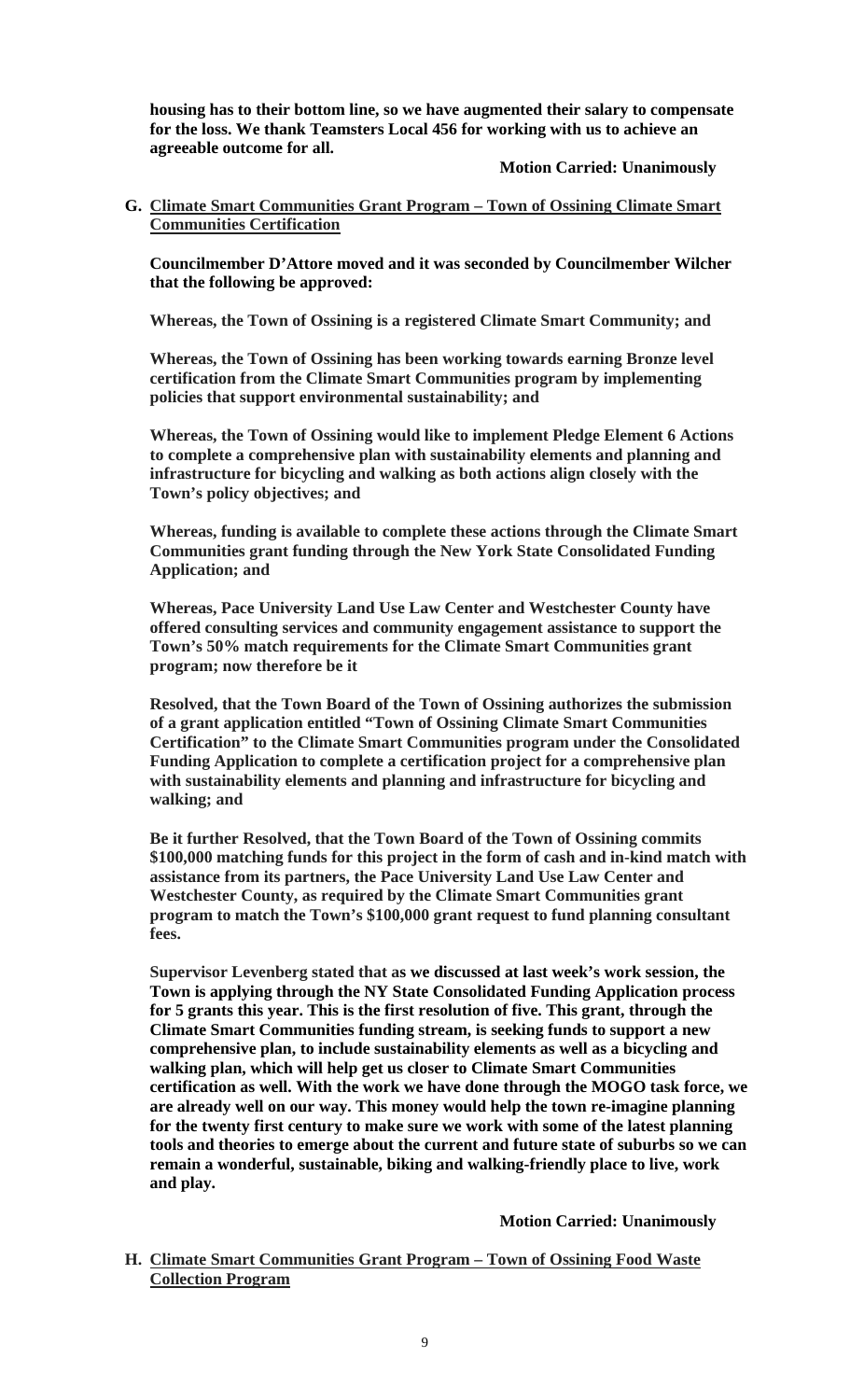**Councilmember D'Attore moved and it was seconded by Councilmember Feldman that the following be approved:** 

**Whereas, the Town of Ossining is a registered Climate Smart Community; and** 

**Whereas, the Town of Ossining has been working towards earning Bronze level certification from the Climate Smart Communities program by implementing policies that support environmental sustainability; and** 

**Whereas, the Town of Ossining would like to implement a food waste collection program for its residents in an effort to reduce the community's greenhouse gas emissions; and** 

**Whereas, Teatown Lake Reservation is also interested in spearheading an education campaign to encourage food waste collection and composting in Ossining; and** 

**Whereas, funding is available to complete climate change mitigation projects, including implementing a food waste collection program, through the Climate Smart Communities grant funding through the New York State Consolidated Funding Application; now therefore be it** 

**Resolved, that the Town Board of the Town of Ossining authorizes the submission of a grant application entitled "Town of Ossining Food Waste Collection Program" to the Climate Smart Communities program under the Consolidated Funding Application to complete a mitigation project to implement a food waste collection program in the Town of Ossining; and** 

**Be it further Resolved, that the Town Board of the Town of Ossining commits \$50,000 in matching funds for this project in the form of cash and in-kind match, with match support from Teatown, as required by the Climate Smart Communities grant program to match the Town's \$50,000 grant request to fund materials, personnel expenses, and community education.** 

**Supervisor Levenberg stated that our second CFA grant application under the same program is for a Food Scraps Collection program. As you may recall, Michelle Sterling and Ron Schulhof from Scarsdale came to present to us at a work session about the program they launched in Scarsdale. I had the opportunity to visit both their collection site with Suzie Ross of Green Ossining and Paul Fraioli who was Interim Village of Ossining Manager at the time, and also Town Engineer. I also visited Town of Mamaroneck collection site with Ossining Mayor Victoria Gearity. We had hoped through our Refuse and Recycling contract with Suburban we would have been able to include curbside food scraps collection, but that proved to be prohibitively expensive. So we have now looked to the model Town of Greenburgh is using which is to locate a program in their Town Park and open it up to their Villages as well. They did secure a grant through this program and partnered with Greenburgh Nature Center for education and outreach about the program and so far it is going well. We are applying for this grant with Teatown as our partner for education and outreach and have put in for staffing to monitor the collection site which we would put at Cedar Lane Park. The good news is we hear that Cortlandt has a proposal before their planning board for a composting facility in their Town. This has the potential to greatly reduce the carting fees. Are there any questions or further discussion about this grant application?** 

#### **Motion Carried: Unanimously**

#### **I. Environmental Protection Fund – Cedar Lane Park Improvements**

**Councilmember Wilcher moved and it was seconded by Councilmember Feldman that the following be approved:**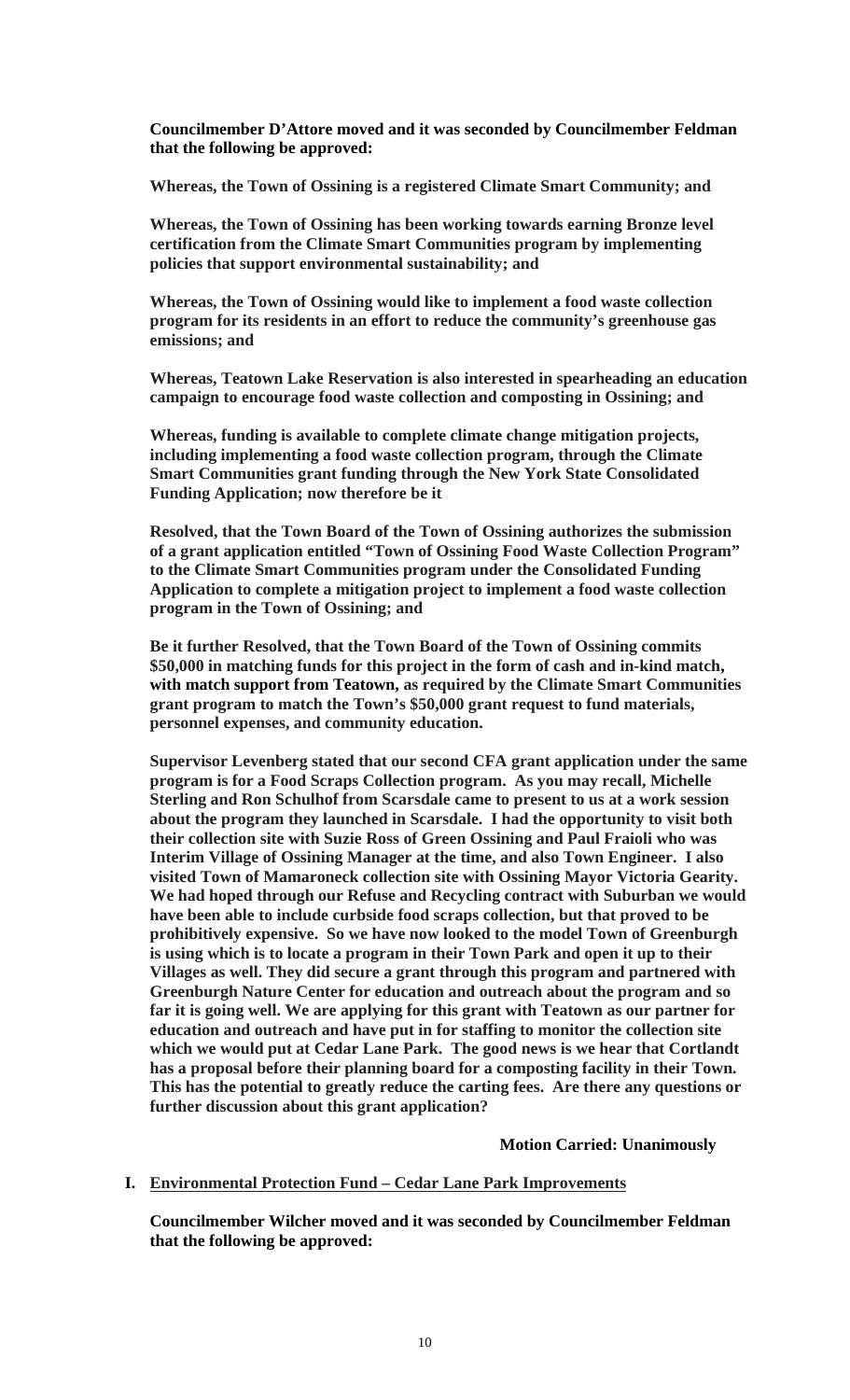**Whereas, the Town of Ossining owns parkland at 235 Cedar Lane, Cedar Lane Park; and**

**Whereas, Cedar Lane Park was formerly known as the Kress Estate when it was owned by the Kress Family several decades ago; and**

**Whereas, the buildings that once comprised the Kress Estate have fallen into disrepair and are not currently utilized as park amenities, including buildings known as the East and North Greenhouses and the Ice House; and**

**Whereas, the Town of Ossining is interested in rehabilitating these structures to become usable and accessible public spaces for community use; and**

**Whereas, funding is available through the New York State Office of Parks, Recreation, and Historic Preservation from the Environmental Protection Fund to support park improvement projects throughout New York State under the Consolidated Funding Application; now therefore be it**

**Resolved, that the Town Board of the Town of Ossining authorizes the submission of a grant application to the Environmental Protection fund program under the Consolidated Funding Application to rehabilitate the East and North Greenhouses and Ice House at Cedar Lane Park; and**

**Be it further Resolved, that the Town Board of the Town of Ossining commits matching funds in the form of in-kind and cash match as required by the Environmental Protection Fund grant program.** 

**Supervisor Levenberg stated that as part of our continuing efforts to upgrade our infrastructure in our Town Parks, we are applying through the Environmental Protection Fund for a grant to make improvements to the Greenhouses and Ice House at Cedar Lane Park. Part of the ice house is currently used to house our ceramic kilns which support the Cedar Lane Arts Center, but the other half of the building is unused. If cleaned up, it could support other recreation opportunities at the park (i.e. a place to store kayaks, fishing supplies, nets for volleyball, basketball supplies, and more, as well as possibly a concession stand. We also are proposing to fix up the greenhouses to be used as an added park amenity. Once completed, the greenhouses could be rented like pavilions for special events, or even support popup ventures, as well as possibly a teaching kitchen or cooking programs to complement the community garden. We are hopeful this will tie in nicely to parks preservation as well as the goals of the Mid-Hudson Region's Economic Development Mission.** 

#### **Motion Carried: Unanimously**

## **J. Water Quality Improvement Project Program – Salt Shed Replacement at Cedar Lane Park**

**Councilmember Wilcher moved and it was seconded by Councilmember Feldman that the following be approved:** 

**Whereas, the Town of Ossining owns parkland at 235 Cedar Lane, Cedar Lane Park; and**

**Whereas, the Town's salt shed is located within Cedar Lane Park and is used frequently throughout the winter months to maintain roadways and access roads throughout parks and other Town-owned properties; and**

**Whereas, the salt shed is currently damaged causing salt to leak out of the enclosure, posing water quality concerns to the Indian Brook/Croton River Watershed which is located in the area of Cedar Lane Park; and**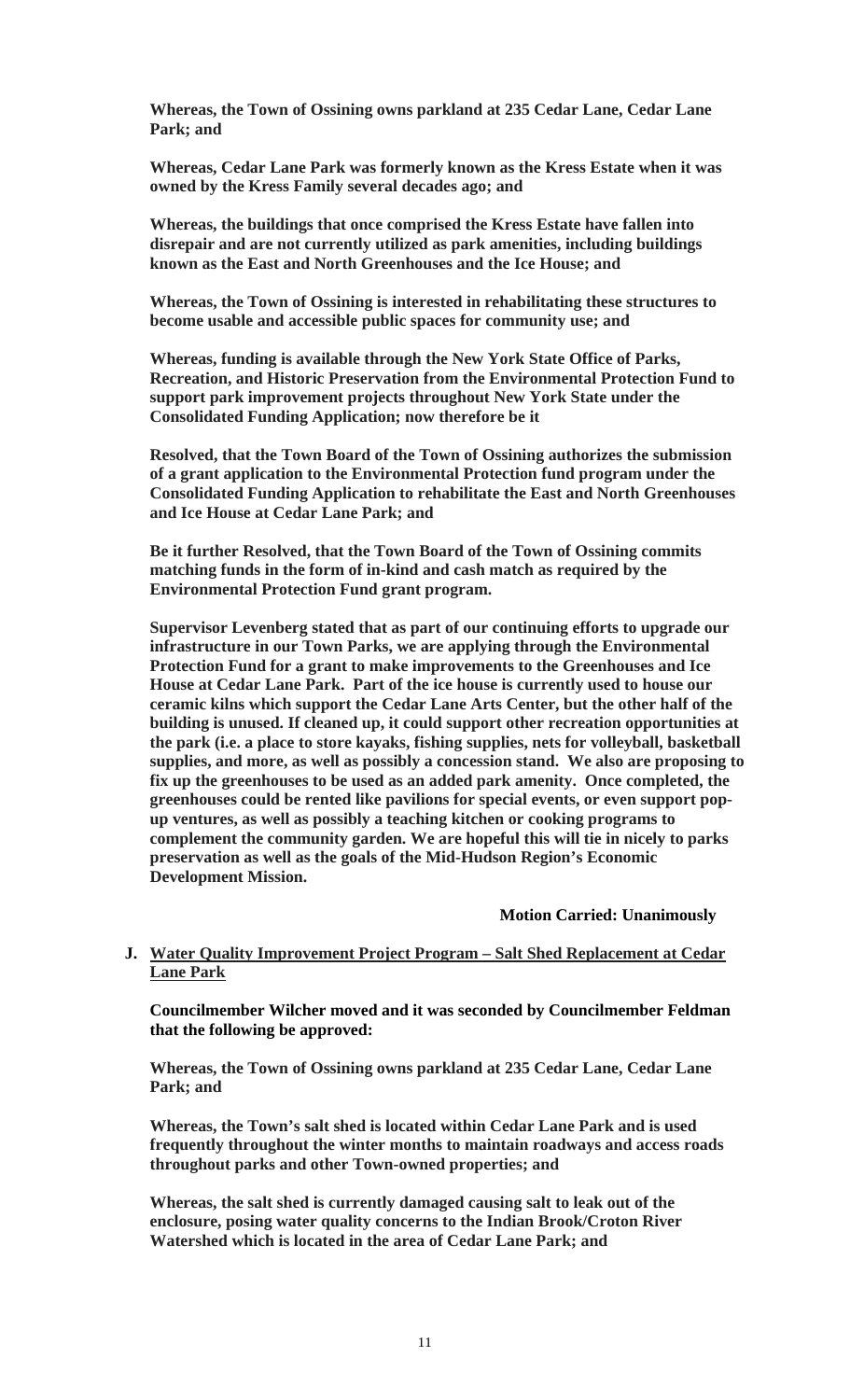**Whereas, funding is available through the Water Quality Improvement Project Program to fund salt storage projects under the Consolidated Funding Application; now therefore be it**

**Resolved, that the Town Board of the Town of Ossining authorizes the submission of a grant application to the Water Quality Improvement Project program under the Consolidated Funding Application to replace the salt storage structure at Cedar Lane Park; and**

**Be it further Resolved, that the Town Board of the Town of Ossining commits matching funds in the form of in-kind and cash match as required by the Water Quality Improvement Project grant program.** 

**Supervisor Levenberg stated that we are hoping this grant will help up put on the front burner a project to upgrade our salt shed which is currently in a town park. Until such time as we another place to locate this, we want to make sure our salt shed is better controlled from both an environmental and security perspective, and we are hopeful that because of its current location, the state will look favorably on lending us a hand, financially, to do this.** 

 **Motion Carried: Unanimously** 

#### **K. Green Innovation Grant Program – Green Pavement Improvements to Town Parks**

**Councilmember Feldman moved and it was seconded by Councilmember Shaw that the following be approved:** 

**Whereas, the Town of Ossining owns parkland at 235 Cedar Lane, Cedar Lane Park; Old Albany Post Road, Gerlach Park; and 43B Morningside Drive, Ryder Park; and**

**Whereas, the Town has included in its capital plan for 2019 to pave parking lots in Cedar Lane, Gerlach, and Ryder Parks; and**

**Whereas, the Town is interested in considering utilizing "green" paving methods for these projects, increasing the permeability of the parking lots and reducing the impact on the Town's stormwater system; and**

**Whereas, funding is available through the Green Innovation Grant Program for green pavement and bioretention projects under the Consolidated Funding Application; now therefore be it**

**Resolved, that the Town Board of the Town of Ossining authorizes the submission of a grant application to the Green Innovation Grant Program under the Consolidated Funding Application to utilize green paving techniques at Cedar Lane, Gerlach, and Ryder Parks to the extent feasible and practicable; and**

**Be it further Resolved, that the Town Board of the Town of Ossining commits matching funds as required by the Green Innovation Grant program.** 

**Supervisor Levenberg stated that as part of our continuing efforts to improve our environmental footprint as we upgrade our facilities and parks, we are hoping that instead of naturally paving as an automatic, we find other ways to improve our parking in our town parks. At this point, it is likely that the only parks where we will be able to make improvements such as putting in bio filters or permeable pavers would be at Gerlach and Cedar Lane. This information comes after our consulting engineer, Dan Ciarcia did some test borings to see what was already happening as far as percolation was concerned, and at what level we hit water. We are working hard to make this grant workable, and there is a possibility we will not be able to do so, but would like to have this resolution in hand in the event we can pull it all together.**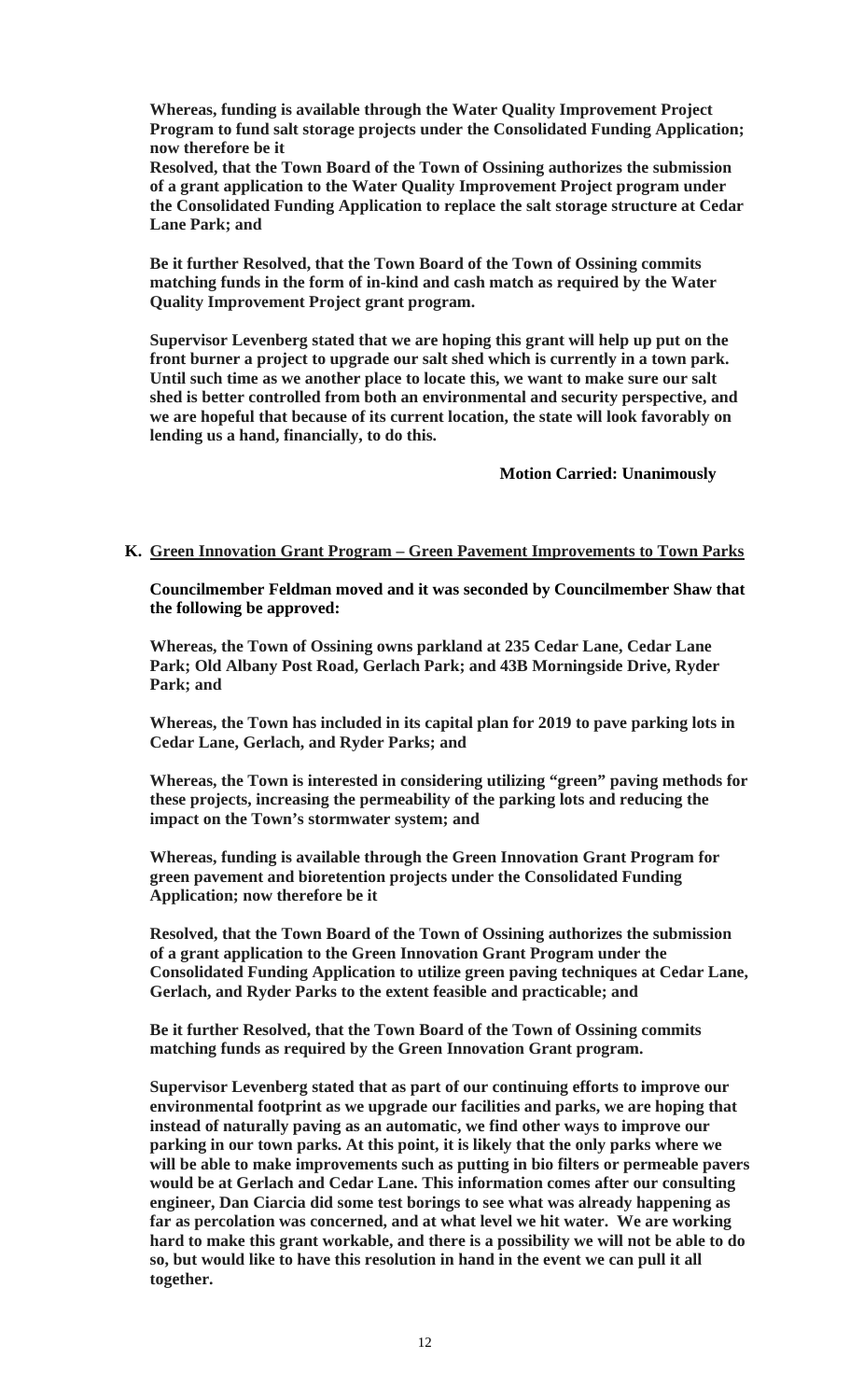**L. Letter of Support for CFA Application- Land Acquisition, Westchester Land Trust** 

**Councilmember Wilcher moved and it was seconded by Councilmember Feldman that the following be approved:** 

**Whereas, the Town Board of the Town of Ossining has been approached by the Westchester Land Trust for their support in a Consolidated Funding Application for the acquisition of a vacant parcel contained entirely within the Town of Cortlandt and abutting the Town of Ossining; and**

**Whereas, the parcel in question is within the Indian Brook Watershed, which supplies Ossining residents with a safe and reliable water source, and the preservation of this property will help to ensure continued availability of this community resource;** 

**Therefore be it Resolved, that the Town Board of the Town of Ossining does hereby authorize the Supervisor to sign a letter of support for submission from the Town of Ossining to be submitted along with the CFA application by the Westchester Land Trust.** 

**Supervisor Levenberg stated that we discussed this at our work session last week and are excited that Westchester Land Trust is working with the support of the Town of Cortlandt on this land acquisition which, if successful, would protect property in the Indian Brook/Croton Gorge Watershed. We are happy to provide a letter of support.** 

 **Motion Carried: Unanimously** 

#### **M. Personnel- Resignation, Town Court**

**Councilmember D'Attore moved and it was seconded by Councilmember Wilcher that the following be approved:** 

**Resolved, that the Town Board of the Town of Ossining hereby accepts, with regret, the resignation of part-time Intermediate Clerk Arnestia Valentine, effective August 2nd, 2018.** 

**Supervisor Levenberg stated that we are so sorry to have to accept the resignation of one of our Court Personnel, Anastasia "Cindy" Valentine, who most recently served as intermediate clerk and worked at the window. So many people adored Cindy. She is moving away, and the Justices as well as the Court staff already are feeling the big hole that will be left by her absence. We wish Cindy well in her future endeavors and thank her for her 10 years of service to our courts!** 

#### **Motion Carried: Unanimously**

#### **N. Sale of Surplus Equipment- Cedar Lane Arts Center**

**Councilmember D'Attore moved and it was seconded by Councilmember Wilcher that the following be approved:** 

**Be it Resolved, that the Town Board of the Town of Ossining authorizes the following item to be declared Surplus:**

**Donated Randal Motorized Kickwheel at Cedar Lane Arts Center**

**Supervisor Levenberg stated that our kick wheel in the ceramics studio at Cedar Lane Arts Center has not seen much action, so we are surplusing it, and hope to put the money back into additional needed shelving.** 

 **Motion Carried: Unanimously**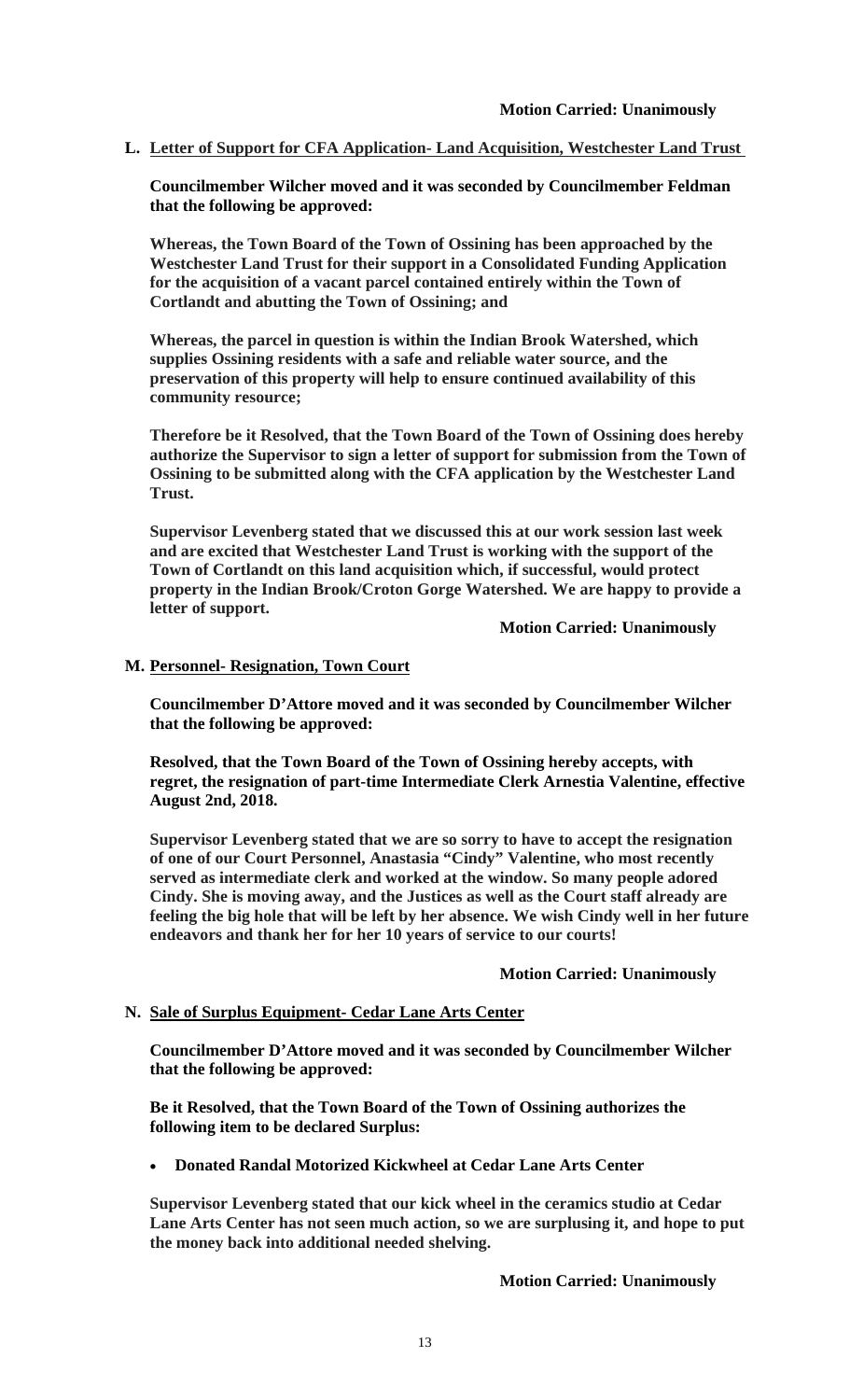## **O. Fee Schedule Change-- Bounced Check, Tax Receiver**

**Councilmember D'Attore moved and it was seconded by Councilmember Shaw that the following be approved:** 

**Resolved, that the Town Board of the Town of Ossining hereby amends the Town of Ossining Fee Schedule as follows:**

**Bounced Check Fee- Per Item Returned \$35.00 \$20.00** 

**Supervisor Levenberg stated that after changing this fee from \$20 to \$35 to match the Village of Ossining's, we have since discovered we have a local law designating that it cannot exceed \$20, so we are changing it back.** 

 **Motion Carried: Unanimously** 

## **VIII. CORRESPONDENCE TO BE RECEIVED AND FILED**

**Councilmember Shaw moved and it was seconded by Councilmember Wilcher that the following be approved:** 

**Resolved, that the Town Board of the Town of Ossining hereby accepts the following meeting minutes:** 

**June 20, 2018 Planning Board Meeting Minutes** 

 **Motion Carried: Unanimously** 

## **IX. MONTHLY REPORTS**

**Councilmember Feldman moved and it was seconded by Councilmember Shaw that the following be approved:** 

**Resolved, that the Town Board of the Town of Ossining hereby accepts the following reports:** 

- **Dale Cemetery May & June 2018**
- **Town Building Department June 2018**

**Motion Carried: Unanimously** 

#### **X.VISITOR RECOGNITION**

**Lt. Damiano announced that the Rotary Club our Ossining Auxiliary Police force that has been existence since 1942** 

**XI.ADJOURNMENT –EXECUTIVE SESSION-CONTRACTS & PERSONNEL** 

**At 8:55 P.M., Councilmember Feldman moved and it was seconded by Councilmember Shaw that the meeting be adjourned to Executive Session.** 

**Motion Carried: Unanimously**